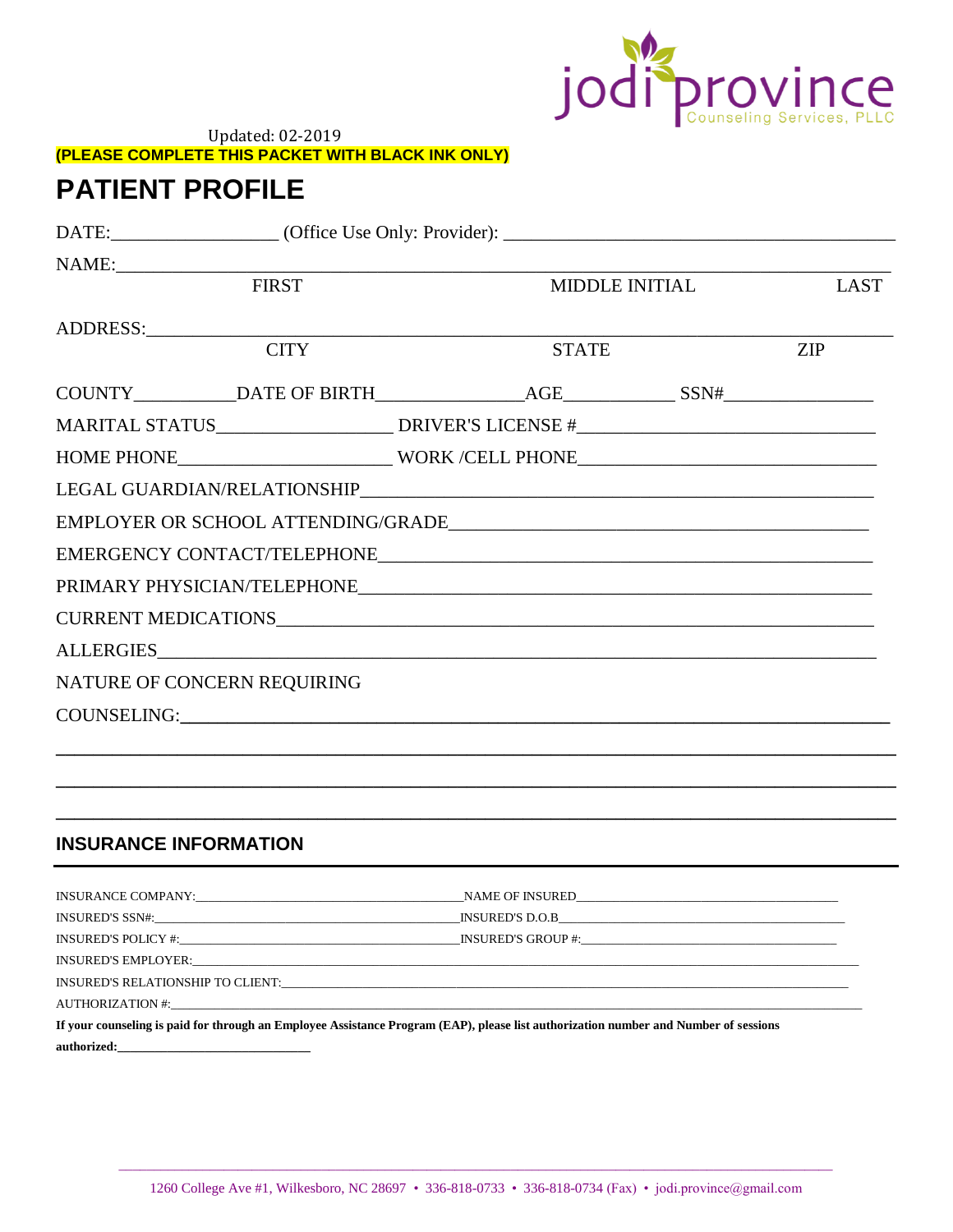

## **1 OF 4 INFORMED CONSENT** (Patient/Guardian: keep pages 1-3. Office retains page 4.)

TIME COMMITMENT: Today's appointment will take approximately 1 hour. We realize that starting counseling is a major decision and you may have many questions. This document, along with the HIPPA Information form, strives to inform you of our policies, State and Federal Laws and your rights. If you have other questions or concerns, please ask and we will try our best to give you all the information you need.

EMERGENCIES: If an emergency situation for which the client or their guardian feels immediate attention is necessary related to this office's services, please contact your counselor via their cell phone number. However, if your counselor is unavailable, you may call the office number to obtain contact info for Jodi (336-984-7591) or Kenneth Province (336- 981-5938). If no contact can be made the client or guardian understands that they are seek a natural support, contact 911 or visit a local emergency room for services as a last resort, or contact Vaya Health MCO at 1-800-849-6127 or Partners MCO 1-888-235-HOPE, Cardinal Innovations MCO (704) 939-7700, or mobile crisis at 877-492-2785 or 336-838- 9936. This agency will follow those emergency services with standard counseling and support to the client or the client's family. For any grievance you may also contact the above MCO for your covered region. If you have any grievance you may call the number above.

In the case of a medical emergency, while you or anyone in your party is present in our office, this agency will contact 911. RISKS AND BENEFITS: Please note there are risks and benefits to counseling. These will be discussed with you today as it relates to your case specifically. Alternative methods to treatment will also be discussed today. Each licensure board has a grievance process or system. If you wish to make a grievance, please contact the appropriate licensure board to file a complaint.

CONFIDENTIALITY: Your verbal communication and clinical records are strictly confidential except for: a) information (diagnosis and dates of service) shared with your insurance company to process your claims, b) information you and/or your child or children report about physical or sexual abuse; then, by North Carolina State Law, your counselor is obligated to report this to the Department of Social Services, as well as any report that c) you the client have an infectious disease that you will intentionally spread to harm others d) where you sign a release of information to have specific information shared and e) if you provide information that informs your counselor that you are in danger of harming yourself or others f) information necessary for case supervision or consultation and g) or when required by law. APPOINTMENTS, PROFESSIONAL FEES, AND CANCELLATIONS: Appointments are generally 45 to 60 minutes in length. Initial intakes are \$160.00, Counseling sessions are \$140.00, \*Psychological testing fees are dependent on the amount of time involved and are billed per hour. Because they vary we will discuss fees with you in advance. Other services including report writing, telephone conversations longer than 10 minutes, attendance and meetings with other professionals, court appearances/involvement, etc. can be charged at hourly rates. A \$100 up-front fee is charged for any court appearances. Letter/report fees: \$45.

As a courtesy we will bill your insurance company, HMO, responsible party or third party payer for you if you wish. We ask that at each session you pay your co-pay. In the event you have not met your deductible, the full fee is due at each session until the deductible is satisfied. If your insurance company denies payment or does not cover counseling, we request that you pay the balance due at that time. If your account has not been paid for 60 days and arrangements for payment have not been agreed upon, we have the option of using legal means to secure payment.

This may involve but not be limited to hiring a collection agency or going through small claims court. If that were necessary you will be responsible for all cost of litigation including attorney's fees. In most collection situations the only information released would be the client's name and address, nature of services provided, and the amount due. We sincerely appreciate your cooperation and at any time you have any questions regarding insurance, fees, balances or payments please feel free to ask. You should also be aware that most insurances companies require you to authorize us to provide them with confidential information such as clinical diagnoses, treatment plans/summaries, or copies of records. This information becomes part of the insurance company's files. All insurance companies claim to keep such information confidential, however we have no control over this information once received by the insurance companies. It is important to remember that you may always pay for services yourself to avoid the potential problems described above.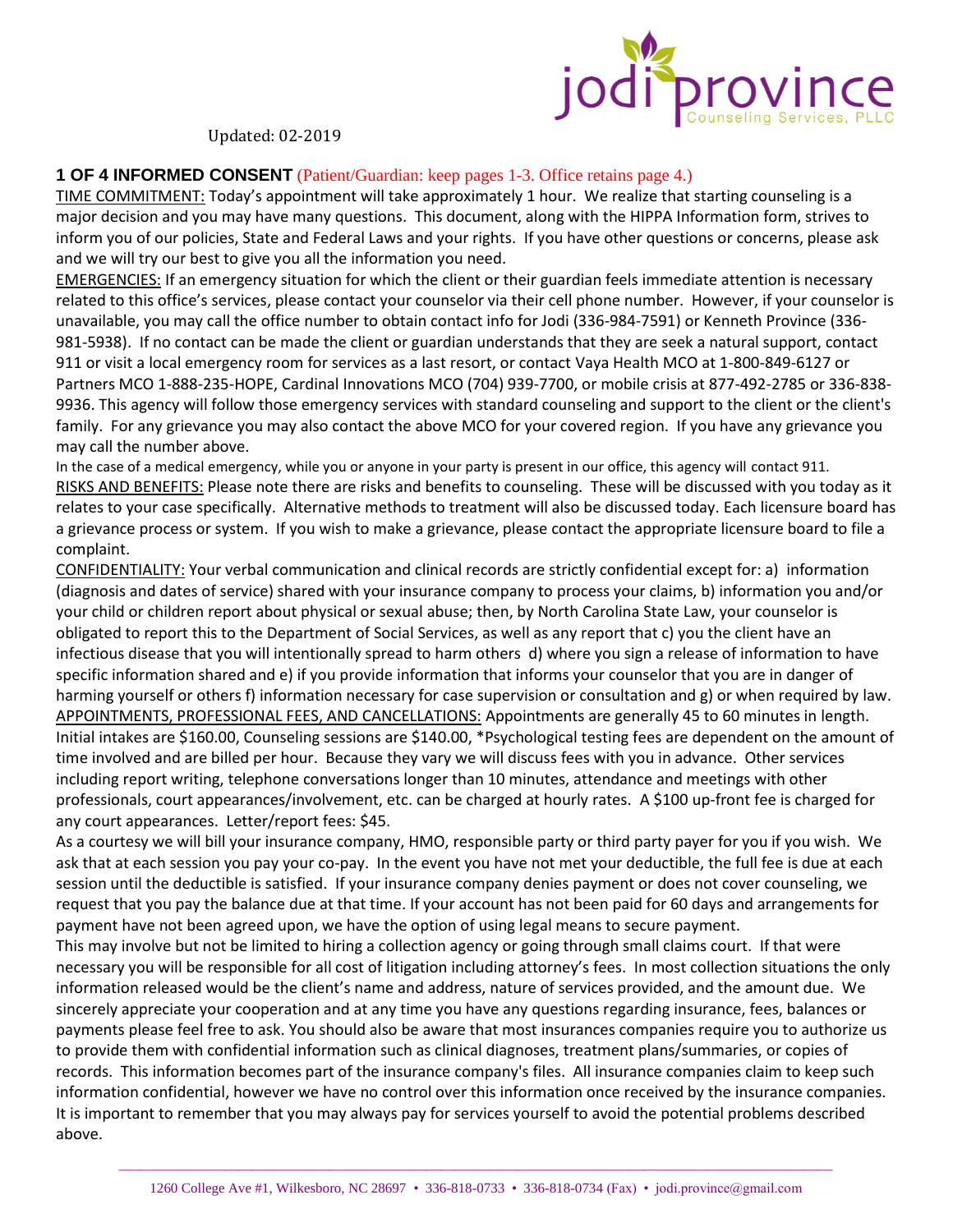

**2 OF 4 INFORMED CONSENT** (Patient/Guardian: keep pages 1-3. Office retains page 4.)

#### PRIVATE PRACTICE SOCIAL MEDIA POLICY:

By signing below you acknowledge that we may we contact you at the numbers you provided on your patient profile. This also allows us to leave you a message at these numbers from our office. You also consent to allow us to contact you via your email.

This section outlines our office policies related to use of Social Media. Please read it to understand how we conduct ourselves on the Internet as mental health professionals and how you can expect us to respond to various interactions that may occur between us on the Internet. If you have any questions about anything within this document, we encourage you to bring them up when we meet. As new technology develops and the Internet changes, there may be times when we need to update this policy. If so, we will notify you in writing of any policy changes and make sure you have a copy of the updated policy.

Friending: We do not accept friend or contact requests from current or former clients on any social networking site (Facebook, LinkedIn, etc). We believe that adding clients as friends or contacts on these sites can compromise your confidentiality and our respective privacy. It may also blur the boundaries of our therapeutic relationship. If you have questions about this, please bring them up when we meet and we can talk more about it.

Fanning: Some therapists keep a Facebook Page for their private or professional use. They may allow people to share their blog posts and practice updates with other Facebook users. You are welcome to vie[w www.jodiprovincecs.com.](http://www.jodiprovincecs.com/) However, in regards to blogs or post, we do not accept clients as Fans of this Page. We believe having clients as Facebook Fans creates a greater likelihood of compromised client confidentiality and feel it is best to be explicit to all who may view my list of Fans to know that they will not find client names on that list. In addition, the American Psychological Association's Ethics Code prohibits my soliciting testimonials from clients. We feel that the term "Fan" comes too close to an implied request for a public endorsement of this practice.

Following: If we publish a blog on our website or any other social media and if you use an easily recognizable name on Twitter (for example) and we happen to notice that you've followed us there, we may briefly discuss it and its potential impact on our working relationship. Our primary concern is your privacy. If you share this concern, there are more private ways to follow us on Twitter (such as using an RSS feed or a locked Twitter list), which would eliminate your having a public link to a therapist's content. Note, we will not follow you back.

In addition, viewing your online activities without your consent and without our explicit arrangement towards a specific purpose could potentially have a negative influence on our working relationship. If there are things from your online life that you wish to share with me, please bring them into our sessions where we can view and explore them together, during the therapy hour.

Interacting: Please do not use SMS (mobile phone text messaging) or messaging on Social Networking sites such as Twitter, Facebook, or LinkedIn to contact us. These sites are not secure and we will not read these messages. Do not use Wall postings, @replies, or other means of engaging with us in public online if we have an already established client/therapist relationship. Engaging with us this way could compromise your confidentiality. It may also create the possibility that these exchanges become a part of your legal medical record and will need to be documented and archived in your chart. If you need to contact us between sessions, the best way to do so is by phone. 336-818-0733 or 336-526-0073 for quick, administrative issues such as changing appointment times. See the email section below for more information regarding email interactions.

Use of Search Engines: It is NOT a regular part of our practice to search for clients on Google or Facebook or other search engines. Extremely rare exceptions may be made during times of crisis. If we have a reason to suspect that you are in danger and you have not been in touch with us via our usual means, coming to appointments, phone, or email (if consented to), there might be an instance in which using a search engine (to find you, find someone close to you, or to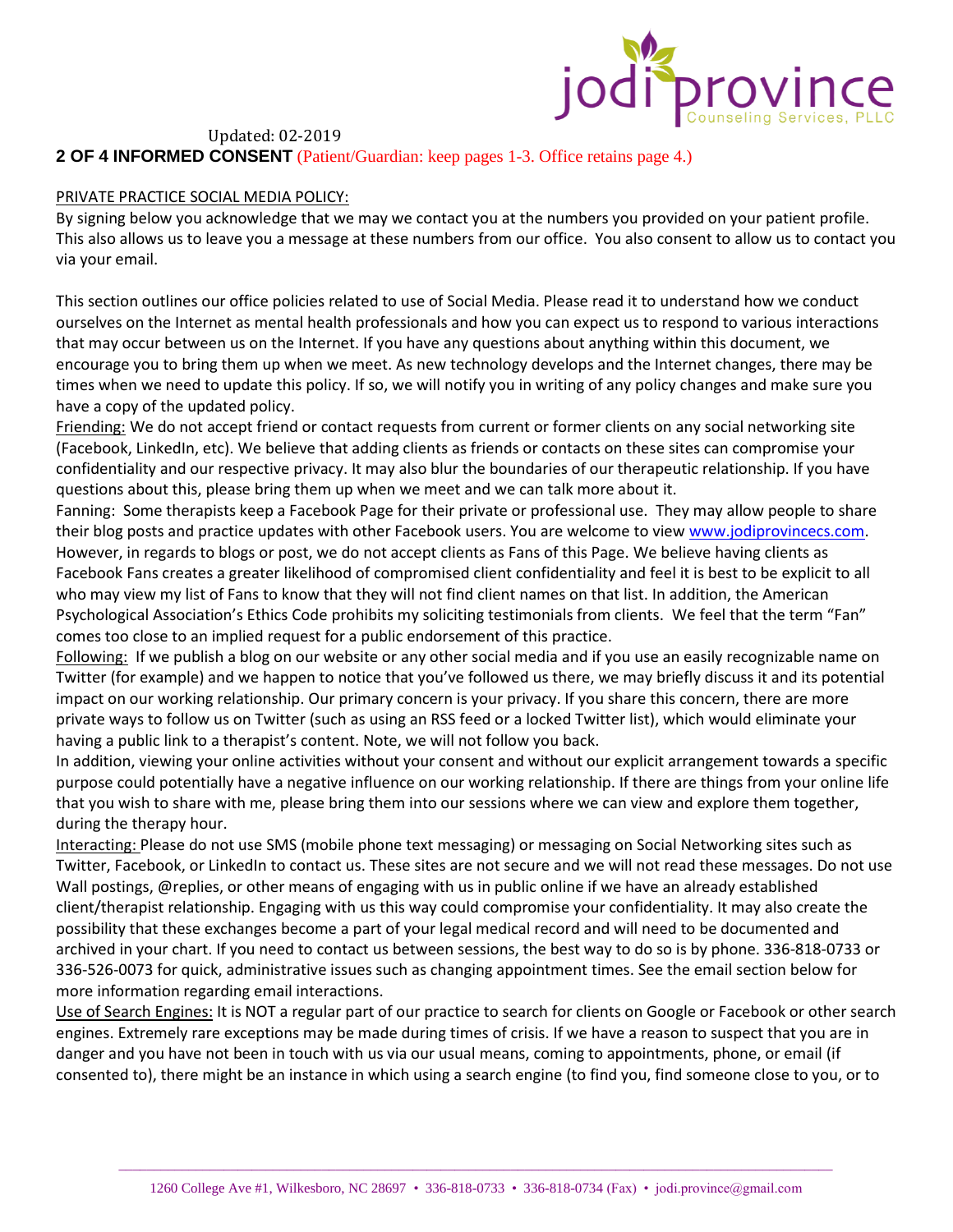

**3 OF 4 INFORMED CONSENT** (Patient/Guardian: keep pages 1-3. Office retains page 4.)

check on your recent status updates) becomes necessary as part of ensuring your welfare. These are unusual situations and if we ever resort to such means, we will fully document it and discuss it with you when we next meet. Google Reader: We do not follow current or former clients on Google Reader and we do not use Google Reader to share articles. If there are things you want to share with us that you feel is relevant to your treatment whether they are news items or things you have created, we encourage you to bring these items of interest into our sessions. Business Review Sites: You may find our counseling practice on sites such as Yelp, Healthgrades, Yahoo Local, Bing, or other places which list businesses. Some of these sites include forums in which users rate their providers and add reviews. Many of these sites comb search engines for business listings and automatically add listings regardless of Social Media Policy whether the business has added itself to the site. If you should find our listing on any of these sites, please know that my listing is NOT a request for a testimonial, rating, or endorsement from you as my client. Of course, you have a right to express yourself on any site you wish. But due to confidentiality, we cannot respond to any review on any of these sites whether it is positive or negative.

We urge you to take your own privacy as seriously as we take our commitment of confidentiality to you. You should also be aware that if you are using these sites to communicate indirectly with us about your feelings about our work, there is a good possibility that we may never see it. If we are working together, we hope that you will bring your feelings and reactions to our work directly into the therapy process. This can be an important part of therapy, even if you decide you and your counselor or clinician are not a good fit. None of this is meant to keep you from sharing that you are in therapy wherever and with whomever you like. Confidentiality means that we cannot tell people that you are a client and we will follow our Ethics Code. But you are more than welcome to tell anyone you wish about your therapy or how you feel about the treatment, in any forum of your choosing. If you do choose to write something on a business review site, we hope you will keep in mind that you may be sharing personally revealing information in a public forum. We urge you to create a pseudonym that is not linked to your regular email address or friend networks for your own

privacy and protection. If you feel we have done something harmful or unethical and you do not feel comfortable discussing it with your counselor, you can always contact the Board of Counseling for NC, which oversees licensing, and they will review the services we have provided. P.O. Box 77819, Greensboro, NC 27417.

Email: By signing our informed consent, you acknowledge and are giving us permission to email you regarding any need in your counseling as an active or inactive/closed client. You are acknowledging that email is not completely secure or confidential. If you choose to communicate with us by email, be aware that all emails are retained in the logs of your and our Internet service providers. While it is unlikely that someone will be looking at these logs, they are, in theory, available to be read by the system administrator(s) of the Internet service provider. You should also know that any emails we receive from you and any responses that we send to you become a part of your legal record.

Thank you for taking the time to review my Social Media Policy. If you have questions or concerns about any of these policies and procedures or regarding our potential interactions on the Internet, do bring them to your clinician's attention so that we can discuss them.

SCHEDULED APPOINTMENTS: Please be respectful of our time. If you must reschedule or cancel, please phone 24 hours in advance in order not to be charged for the session. A pattern of missed appointments will lead to additional charges that are not covered by insurance and may result in an end to treatment. Three no-shows (or failure to cancel without 24 hours notice) will result in termination of services at the discretion of your counselor. By signing our informed consent you acknowledge the following: Non-Medicaid clients can be charged \$50 for sessions missed or cancelled with less than 24 hours notice. These fees are not covered by insurance and payment will be required prior to any further services being provided. All clients with three no-shows/failure to cancel within 24 hours can be terminated with this agency.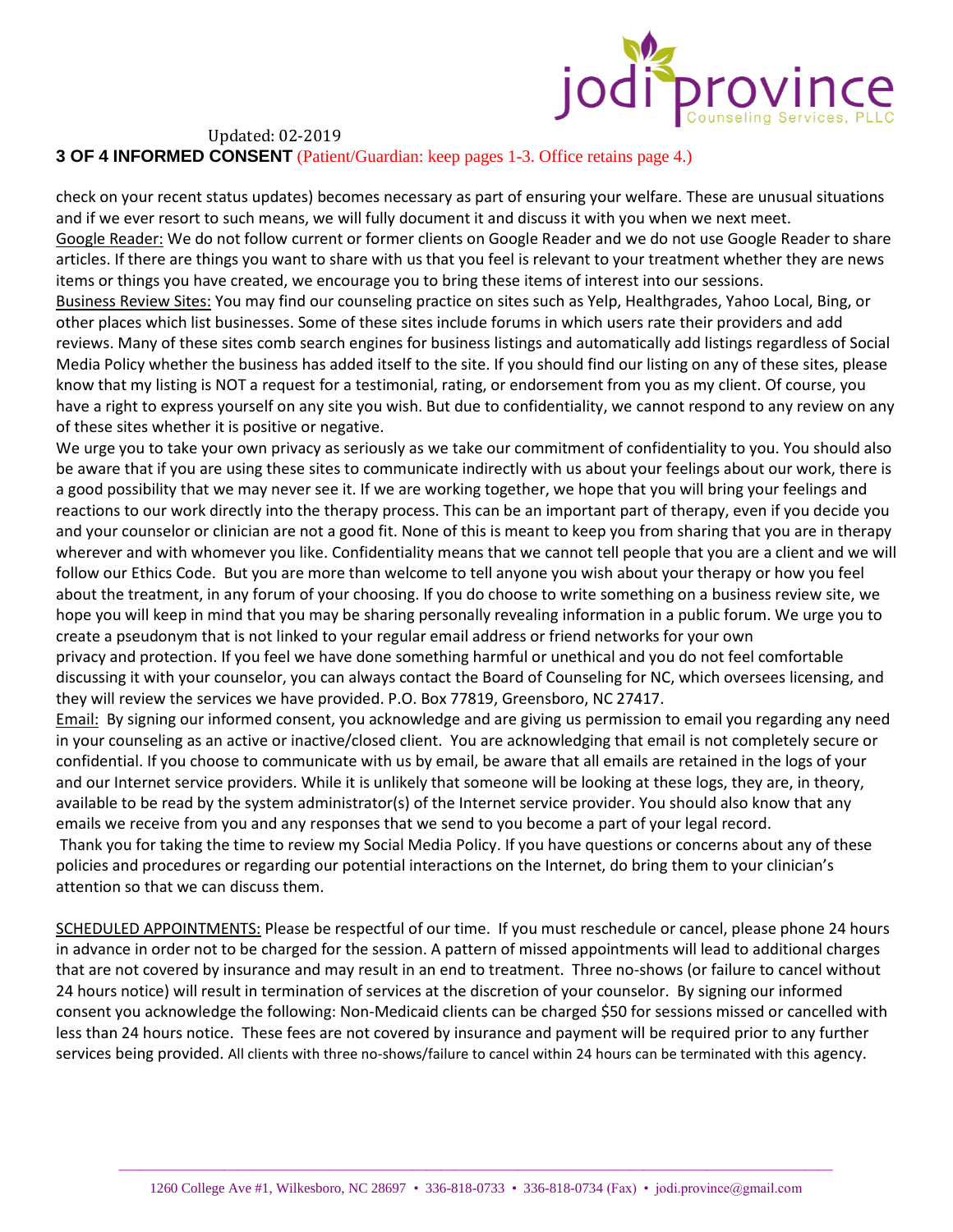

# Updated: 02-2019 **4 OF 4 INFORMED CONSENT** (Patient/Guardian: keep pages 1-3. Office retains page 4.)

By signing below, you acknowledge receipt and agreement to "Informed Consent." You also acknowledge receipt of our "Client Rights and HIPAA Information". We are happy to provide you a hard copy of "Client Rights and HIPAA Information" at your request, or you may review these a[t www.jodiprovinceccs.com](http://www.jodiprovinceccs.com/) under "Client Information."

## **Agreement to Informed Consent and Acknowledgement of receipt of Client Rights & HIPAA Information as well as acknowledging our after-hours emergency policy with emergency contact numbers:**

| <b>Signature of Client or Guardian</b> | Date |  |
|----------------------------------------|------|--|
| Signature of Clinician                 | Date |  |

## **CONSENT FOR TREATMENT OF CHILDREN OR ADOLESCENTS:**

I/We consent that \_\_\_\_\_\_\_\_\_\_\_\_\_\_\_\_\_\_\_\_\_\_\_\_\_\_\_\_\_\_\_\_\_\_\_\_\_\_\_\_\_\_\_ (minor's name) may be treated as a client at Jodi Province Counseling Services, PLLC. Please be aware that the law may provide parents/guardians the right to examine treatment records. It is our policy to provide parents/guardians access to information about treatment. However we also ask parents/guardians to trust us and allow us to keep your confidences on specific information and we will provide them with general information about your treatment sessions. At times it may be necessary to schedule appointments during school hours. We ask for your cooperation to provide the timeliest treatment for you and your children.

**Signature of client or guardian Date**

**\_\_\_\_\_\_\_\_\_\_\_\_\_\_\_\_\_\_\_\_\_\_\_\_\_\_\_\_\_\_\_\_\_\_\_\_\_\_\_\_\_\_\_\_\_\_\_\_\_\_\_\_\_\_\_\_\_\_\_\_\_\_\_\_\_\_\_\_\_\_\_\_\_\_\_\_\_\_\_\_\_\_\_\_\_**

#### **To be completed with your therapist in session as applicable:**

I have reviewed and been given a copy, at my request, of my therapist's Professional Disclosure Statement. I understand the information provided to me.

| Client and/or Guardian S<br>Signature | Date |
|---------------------------------------|------|
|                                       |      |
| Clinician'<br>$\sim$                  | Date |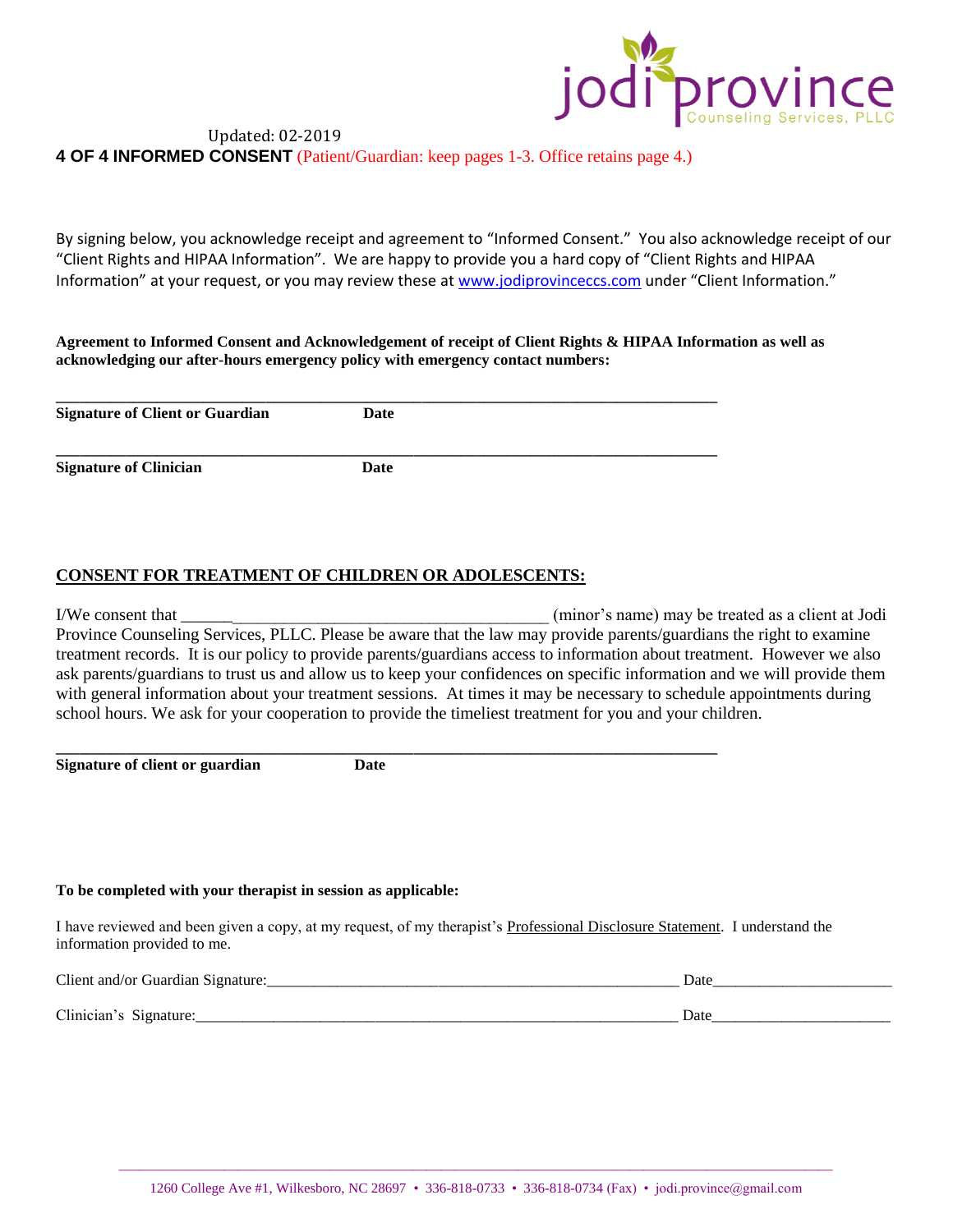

# Updated: 02-2019 **AUTHORIZATION FOR RELEASE OF INFORMATION**

I (We) authorize Jodi Province Counseling Services, PLLC to release and disclose information from the clinical record

| Name of client/recipient of mental health services<br>to, and allow such information to be inspected and copied by:<br>Facility/Provider/PCP<br>Facility/Provider/PCP Address<br>Nature of information to be disclosed:<br>State specific nature of information to be disclosed<br>State specific purpose of information to be disclosed<br>Information to be released and/or exchanged includes any available substance use/abuse or HIV/Infectious disease<br>I understand that have the right to revoke this authorization, in writing, at any time by sending notice to Jodi Province<br>Counseling Services, PLLC office. I understand that a revocation is not valid to the extent that Jodi Province Counseling<br>Services, PLLC office has acted in reliance on such authorization. This authorization is valid until ____________<br>A copy of this release shall have the same force and effect as the original. By signing below I acknowledge that I have<br>been notified that release/disclosure of information may only occur with a consent unless it is an emergency or for other<br>exceptions as detailed in the General Statutes or in 45 CFR 164.512 of HIPAA.<br><b>Client Signature 12 yrs. or older</b><br><b>Parent/Guardian Signature</b><br>Date<br><b>Date</b> | of:            |      |                               |
|---------------------------------------------------------------------------------------------------------------------------------------------------------------------------------------------------------------------------------------------------------------------------------------------------------------------------------------------------------------------------------------------------------------------------------------------------------------------------------------------------------------------------------------------------------------------------------------------------------------------------------------------------------------------------------------------------------------------------------------------------------------------------------------------------------------------------------------------------------------------------------------------------------------------------------------------------------------------------------------------------------------------------------------------------------------------------------------------------------------------------------------------------------------------------------------------------------------------------------------------------------------------------------------------|----------------|------|-------------------------------|
|                                                                                                                                                                                                                                                                                                                                                                                                                                                                                                                                                                                                                                                                                                                                                                                                                                                                                                                                                                                                                                                                                                                                                                                                                                                                                             |                |      | Date of birth                 |
|                                                                                                                                                                                                                                                                                                                                                                                                                                                                                                                                                                                                                                                                                                                                                                                                                                                                                                                                                                                                                                                                                                                                                                                                                                                                                             |                |      |                               |
|                                                                                                                                                                                                                                                                                                                                                                                                                                                                                                                                                                                                                                                                                                                                                                                                                                                                                                                                                                                                                                                                                                                                                                                                                                                                                             |                |      |                               |
|                                                                                                                                                                                                                                                                                                                                                                                                                                                                                                                                                                                                                                                                                                                                                                                                                                                                                                                                                                                                                                                                                                                                                                                                                                                                                             |                |      |                               |
|                                                                                                                                                                                                                                                                                                                                                                                                                                                                                                                                                                                                                                                                                                                                                                                                                                                                                                                                                                                                                                                                                                                                                                                                                                                                                             |                |      |                               |
|                                                                                                                                                                                                                                                                                                                                                                                                                                                                                                                                                                                                                                                                                                                                                                                                                                                                                                                                                                                                                                                                                                                                                                                                                                                                                             |                |      |                               |
|                                                                                                                                                                                                                                                                                                                                                                                                                                                                                                                                                                                                                                                                                                                                                                                                                                                                                                                                                                                                                                                                                                                                                                                                                                                                                             |                |      |                               |
|                                                                                                                                                                                                                                                                                                                                                                                                                                                                                                                                                                                                                                                                                                                                                                                                                                                                                                                                                                                                                                                                                                                                                                                                                                                                                             |                |      |                               |
|                                                                                                                                                                                                                                                                                                                                                                                                                                                                                                                                                                                                                                                                                                                                                                                                                                                                                                                                                                                                                                                                                                                                                                                                                                                                                             |                |      |                               |
|                                                                                                                                                                                                                                                                                                                                                                                                                                                                                                                                                                                                                                                                                                                                                                                                                                                                                                                                                                                                                                                                                                                                                                                                                                                                                             |                |      |                               |
|                                                                                                                                                                                                                                                                                                                                                                                                                                                                                                                                                                                                                                                                                                                                                                                                                                                                                                                                                                                                                                                                                                                                                                                                                                                                                             |                |      |                               |
|                                                                                                                                                                                                                                                                                                                                                                                                                                                                                                                                                                                                                                                                                                                                                                                                                                                                                                                                                                                                                                                                                                                                                                                                                                                                                             |                |      |                               |
|                                                                                                                                                                                                                                                                                                                                                                                                                                                                                                                                                                                                                                                                                                                                                                                                                                                                                                                                                                                                                                                                                                                                                                                                                                                                                             |                |      |                               |
|                                                                                                                                                                                                                                                                                                                                                                                                                                                                                                                                                                                                                                                                                                                                                                                                                                                                                                                                                                                                                                                                                                                                                                                                                                                                                             |                |      |                               |
|                                                                                                                                                                                                                                                                                                                                                                                                                                                                                                                                                                                                                                                                                                                                                                                                                                                                                                                                                                                                                                                                                                                                                                                                                                                                                             |                |      |                               |
|                                                                                                                                                                                                                                                                                                                                                                                                                                                                                                                                                                                                                                                                                                                                                                                                                                                                                                                                                                                                                                                                                                                                                                                                                                                                                             |                |      |                               |
|                                                                                                                                                                                                                                                                                                                                                                                                                                                                                                                                                                                                                                                                                                                                                                                                                                                                                                                                                                                                                                                                                                                                                                                                                                                                                             |                |      |                               |
|                                                                                                                                                                                                                                                                                                                                                                                                                                                                                                                                                                                                                                                                                                                                                                                                                                                                                                                                                                                                                                                                                                                                                                                                                                                                                             |                |      |                               |
|                                                                                                                                                                                                                                                                                                                                                                                                                                                                                                                                                                                                                                                                                                                                                                                                                                                                                                                                                                                                                                                                                                                                                                                                                                                                                             |                |      |                               |
|                                                                                                                                                                                                                                                                                                                                                                                                                                                                                                                                                                                                                                                                                                                                                                                                                                                                                                                                                                                                                                                                                                                                                                                                                                                                                             |                |      | date.                         |
|                                                                                                                                                                                                                                                                                                                                                                                                                                                                                                                                                                                                                                                                                                                                                                                                                                                                                                                                                                                                                                                                                                                                                                                                                                                                                             |                |      |                               |
|                                                                                                                                                                                                                                                                                                                                                                                                                                                                                                                                                                                                                                                                                                                                                                                                                                                                                                                                                                                                                                                                                                                                                                                                                                                                                             |                |      |                               |
|                                                                                                                                                                                                                                                                                                                                                                                                                                                                                                                                                                                                                                                                                                                                                                                                                                                                                                                                                                                                                                                                                                                                                                                                                                                                                             |                |      |                               |
|                                                                                                                                                                                                                                                                                                                                                                                                                                                                                                                                                                                                                                                                                                                                                                                                                                                                                                                                                                                                                                                                                                                                                                                                                                                                                             |                |      |                               |
|                                                                                                                                                                                                                                                                                                                                                                                                                                                                                                                                                                                                                                                                                                                                                                                                                                                                                                                                                                                                                                                                                                                                                                                                                                                                                             |                |      |                               |
|                                                                                                                                                                                                                                                                                                                                                                                                                                                                                                                                                                                                                                                                                                                                                                                                                                                                                                                                                                                                                                                                                                                                                                                                                                                                                             |                |      |                               |
|                                                                                                                                                                                                                                                                                                                                                                                                                                                                                                                                                                                                                                                                                                                                                                                                                                                                                                                                                                                                                                                                                                                                                                                                                                                                                             |                |      |                               |
|                                                                                                                                                                                                                                                                                                                                                                                                                                                                                                                                                                                                                                                                                                                                                                                                                                                                                                                                                                                                                                                                                                                                                                                                                                                                                             |                |      |                               |
|                                                                                                                                                                                                                                                                                                                                                                                                                                                                                                                                                                                                                                                                                                                                                                                                                                                                                                                                                                                                                                                                                                                                                                                                                                                                                             | <b>Witness</b> | Date | <b>Relationship to Client</b> |

NOTICE TO RECEIVING FACILITY/THERAPIST: You may not re-disclose any of this information unless the person who consented to this disclosure specifically consents to such re-disclosure. I understand that there is a potential for re-disclosure of this information by the recipient and, if that occurs, the information may not be protected by federal law.